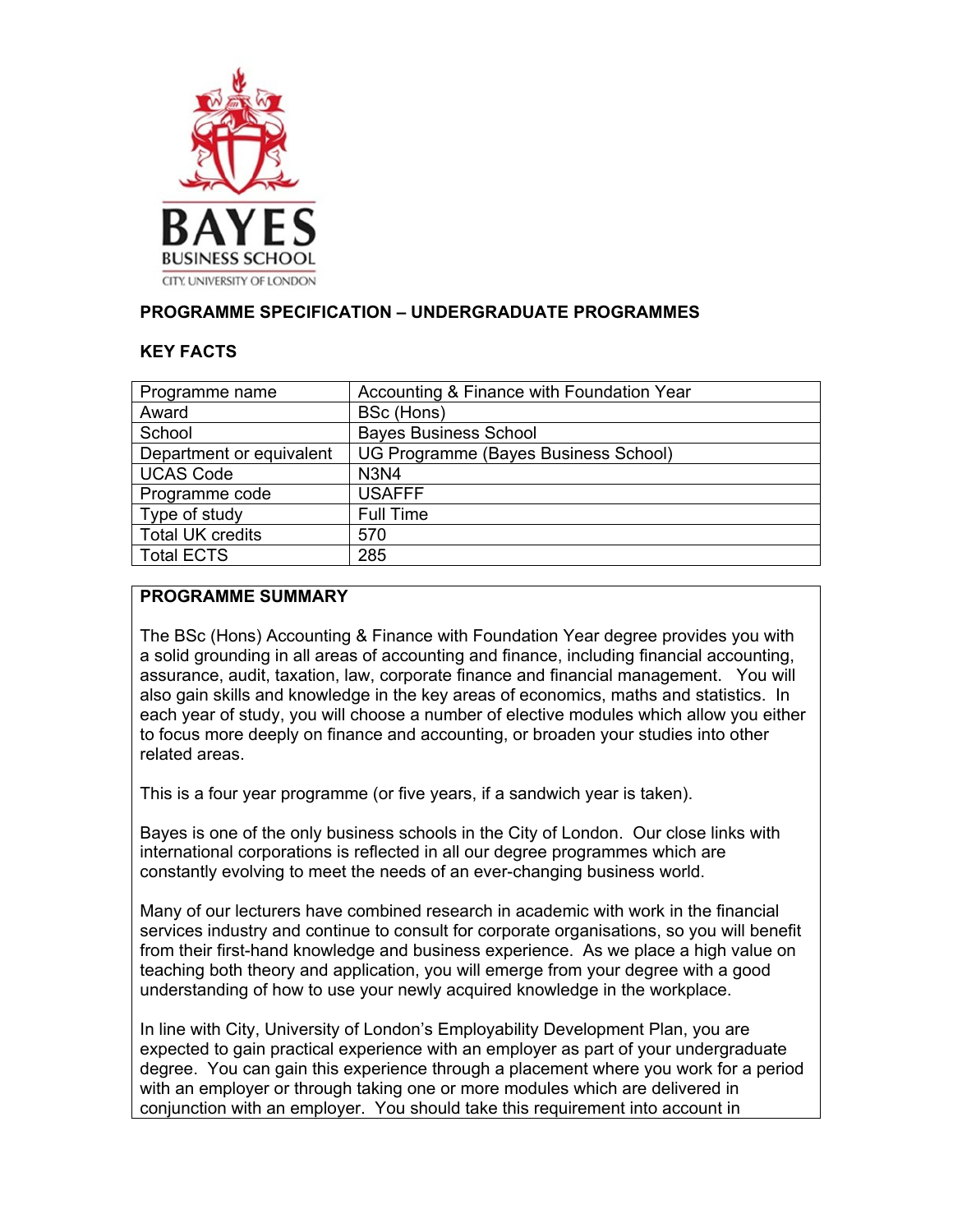choosing which elective modules to take and whether to include a placement within your studies.

Indicative modules and other ways to provide the practical experience would be

BM2104 or BM3107 Micro-Placement MS2203 Mentoring and Coaching for Leadership Professional Placement Year

#### Aims

1. To develop your knowledge and understanding of accounting in theory and practice, as well as modern financial theory.

2. To develop the analytical tools which allow you to apply this knowledge.

3. To equip you with the skills required to work in fields related to accounting and finance.

4. To prepare you to qualify as a professional accountant in the qualification framework provided by the Institute of Accountants for England and Wales (ICAEW).

5. To develop your ability to communicate your knowledge and understanding effectively.

6. To enable you to work both independently and as part of a team in solving problems faced by the accounting and finance community.

7. To develop your ability to make reasoned judgements, frame appropriate questions and draw independent conclusions.

8. To develop you into a responsible and socially aware business person or manager.

9. To prepare you to enter postgraduate study in accounting, finance or related disciplines.

On successful completion of the Foundation Year you will have obtained a fundamental knowledge of mathematics, statistics, economics, accounting, finance and IT to ensure that you are fully prepared to enter Programme Stage 1 of the main degree.

On successful completion of Programme Stage 1 of the Programme you will have acquired a foundation knowledge and understanding of the key concepts and principles underlying your area of study, the ability to recognize and explain these, and to identify and apply appropriate solutions when presented with a problem. On successful completion of Programme Stage 1 you will be eligible for the award of Certificate of Higher Education should you choose to leave the Programme.

On successful completion of Programme Stage 2 of the Programme you will have built on the knowledge and understanding gained at Programme Stage 1 and demonstrated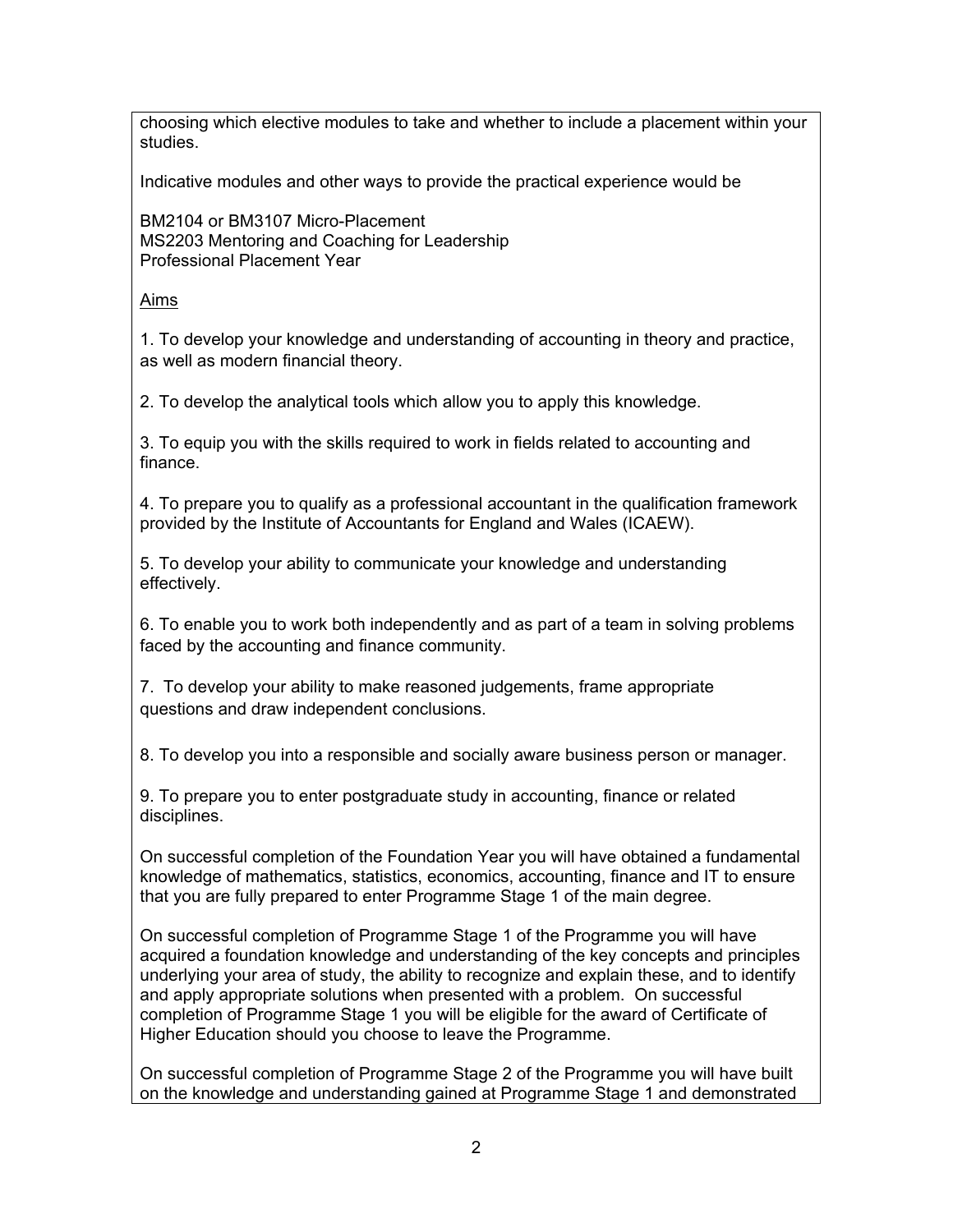an ability to analyse and apply these concepts and principles to complex problems and scenarios. You will have also have broadened your field of study through the completion of elective modules. On successful completion of Programme Stage 2 you will be eligible for the award of Diploma of Higher Education should you choose to leave the Programme.

# **WHAT WILL I BE EXPECTED TO ACHIEVE?**

# **On successful completion of this programme, you will be expected to be able to:**

Knowledge and understanding:

- Demonstrate knowledge, understanding and ability to use the current technical language to describe practices of accounting; and an ability to apply them in simple structured situations from given data generated for the purpose.
- Demonstrate knowledge and understanding of the contexts in which accounting operates.
- Demonstrate knowledge and understanding of theories and empirical evidence concerning financial management, risk and the operation of capital markets
- Demonstrate knowledge of the main theories used in finance and an ability to apply them in simple structured situations from given data generated for the purpose.
- Demonstrate knowledge and understanding of theories and empirical evidence concerning the effects of accounting in at least one of its contexts

# Skills:

- Collect, classify and analyse information.
- Record and summarise straightforward transactions and other economic events and prepare financial statements complying in outline with relevant regulatory requirements.
- Work effectively with a group as a leader or member.
- Analyse the operations of a business and perform financial analyses and projections at a basic level.
- Communicate information and views to others, both in writing and orally.
- Formulate, evaluate and test hypotheses.
- Demonstrate strong numerical skills particularly related to finance and accounting.
- Apply academic and practical tests to financial and accounting problems.
- Develop a programme of original research into an accounting or finance topic.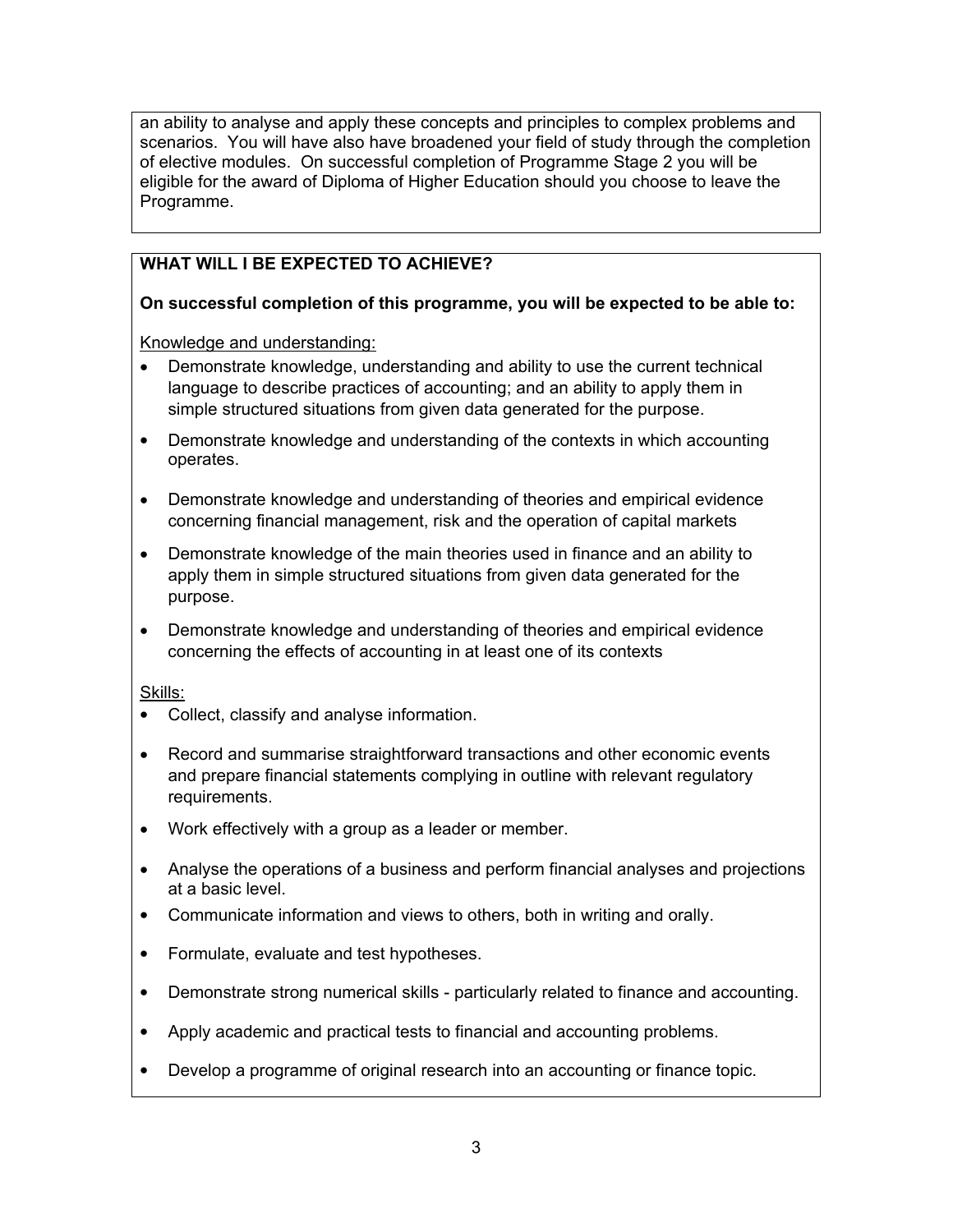• Appreciate the nature of the contexts in which finance can be seen as operating, including knowledge of the institutional framework necessary for understanding the role, operation and function of markets and financial institutions.

Values and attitudes:

- Demonstrate an ethical approach to work, which resonates to that of a professional accountant.
- Be an effective team player who is tolerant of disagreement, open and sensitive to diversity in business, cultures and people.
- Engage in reflective, adaptive and collaborative learning.

When you undertake a programme of study at Bayes Business School we will expect you not only to learn but also to challenge and look critically at the world in which we live. We will constantly ask you to question the ethical underpinning of the assumptions you have made and the decisions you have reached, and that inquisitive, ethical approach is woven through every element of a Bayes education. In recognition Bayes is one of the few business schools to have been awarded Champion Status by the UN PRME ( Principles of Responsible Management Education) initiative at Davos in 2018.

This programme has been developed in accordance with the QAA Subject Benchmark for Finance.

## **HOW WILL I LEARN?**

Most teaching hours during your degree programme take the form of lectures and these may be of varying sizes. Lectures are used to communicate the basic theoretical or technical points relevant to the module.

-Tutorials and workshop classes are opportunities for you to apply and develop your knowledge and understanding and to participate in the discussion of the subject area. A number of tutorials and workshop classes are scheduled during the first year, the number decreasing as you progress and you become more able to direct your own learning.

-Case studies and computer exercises will be used in some modules.

-The face-to-face teaching is complemented by the use of the Virtual Learning Environment. This will vary by module but may take the form of delivery of learning materials and resources, submission and feedback of coursework assessments, on-line lecture delivery, discussion forums or questions and answer sessions.

## **WHAT TYPES OF ASSESSMENT AND FEEDBACK CAN I EXPECT?**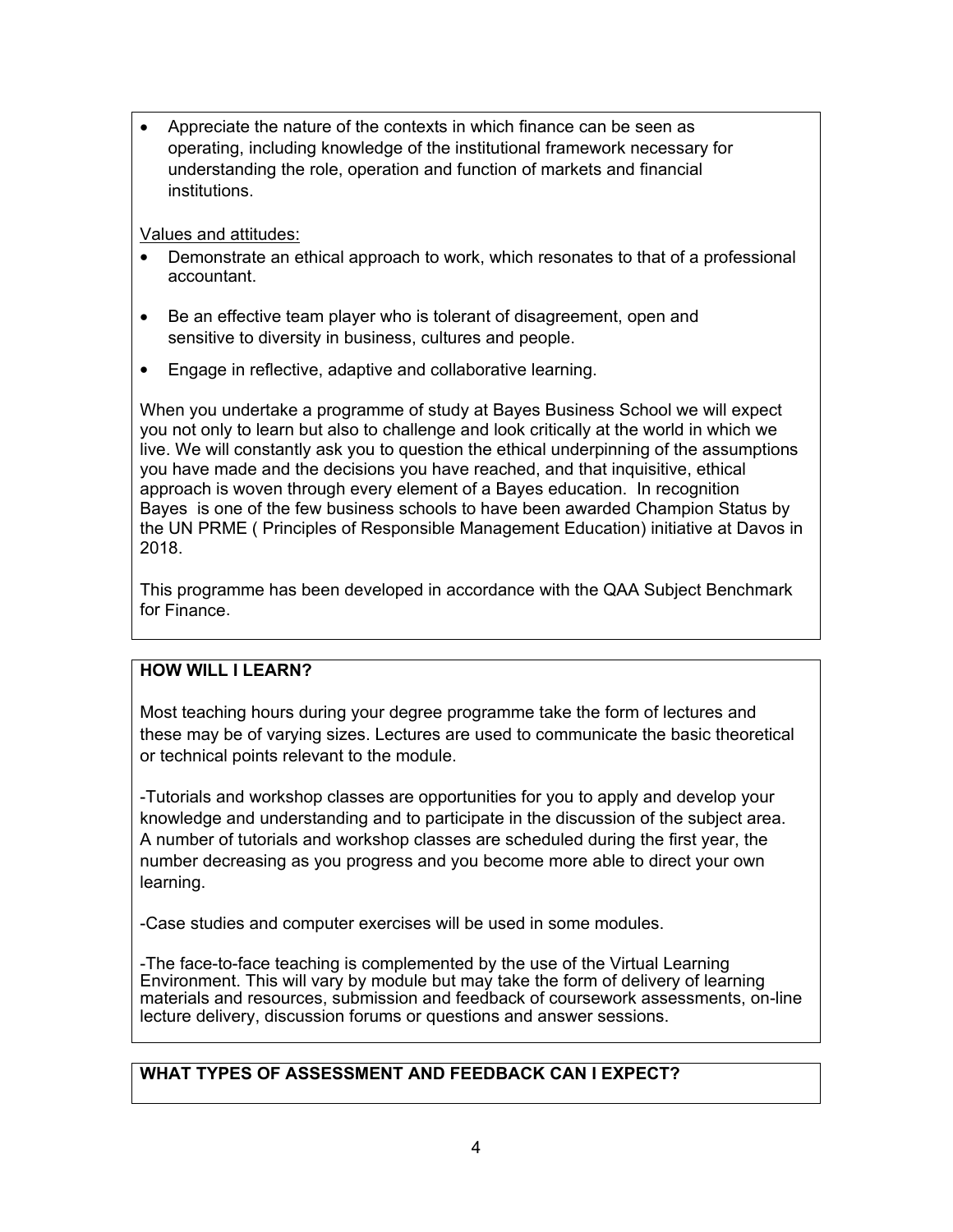#### Assessment and Assessment Criteria

Assessment is carried out according to context and purpose and recognises that you may exhibit different aptitudes in different forms of assessment.

Most modules are assessed by both coursework and an exam.

Coursework can include:

- Essays or reports which you can take home and complete with the aid of your notes. - Class tests.

- Online quizzes and tests using the Virtual Learning Environment.
- Individual and group presentations.
- Group projects, sometimes based on case studies.

- An individual project, which is a substantial piece of work where research skills are developed - this forms an integral part of your final year.

Assessment Criteria are descriptions, based on the intended learning outcomes, of the skills, knowledge or attitudes that you need to demonstrate in order to complete an assessment successfully, providing a mechanism by which the quality of an assessment can be measured. Grade- Related Criteria are descriptions of the level of skills, knowledge or attributes that you need to demonstrate in order achieve a certain grade or mark in an assessment, providing a mechanism by which the quality of an assessment can be measured and placed within the overall set of marks. Assessment Criteria and Grade-Related Criteria will be made available to you to support you in completing assessments. These may be provided in programme handbooks, module specifications, on the virtual learning environment or attached to a specific assessment task*.*

#### Feedback on assessment

Feedback will be provided on all assessed work (either formative or summative) and on other relevant aspects of your performance and progress in a module. You will normally be provided with feedback within three weeks of the submission deadline or assessment date. This would normally include a provisional grade or mark. For end of module examinations, or an equivalent significant task (e.g. an end of module project), feedback will normally be provided when results are released following the Assessment Board.

#### Assessment Regulations

In order to pass your Programme, you should complete successfully or be exempted from the relevant modules and assessments and will therefore acquire the required number of credits. You also need to pass each Programme Stage of your Programme in order to progress to the following Programme Stage.

To qualify for the Honours Degree, you must acquire the total credits indicated in the Student Handbook. Calculation of results and classification of the final award is based on a weighted average of module marks. The contribution of each module is proportional to its credit value.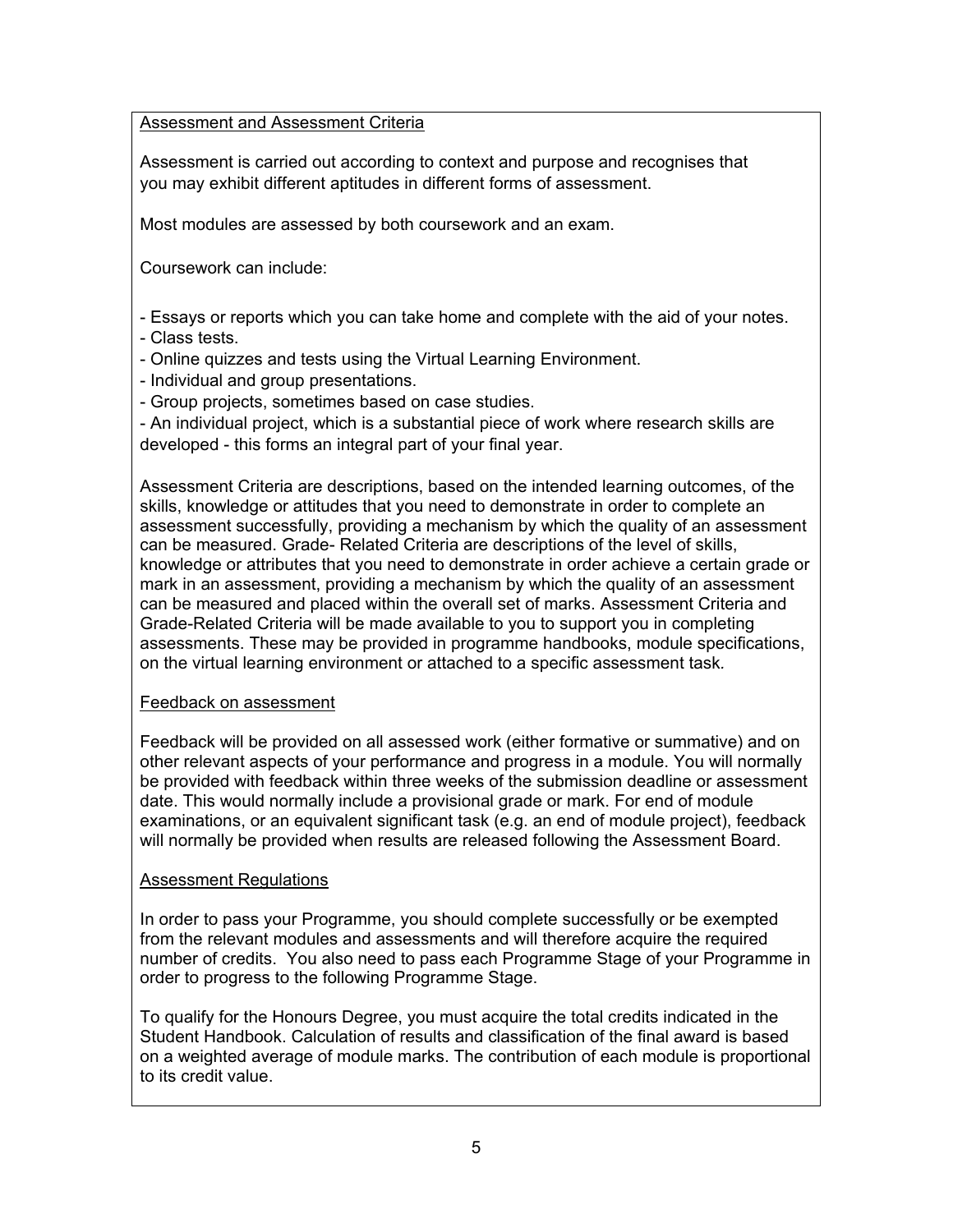BSc degrees are awarded with First Class Honours, Second Class Honours (Upper and Lower) or Third Class Honours.

The overall class of honours awarded is based on the overall weighted average mark achieved throughout the three Programme Stages of your degree. The weights given to each Programme Stage are shown below:

| <b>Programme Stage</b> | Weight |
|------------------------|--------|
| <b>Foundation Year</b> | $0\%$  |
| One                    | 10%    |
| Two                    | 30%    |
| Three                  | 60%    |

## **Progression from Foundation Year to Programme Stage 1**

The Foundation Year is made up of a number of different modules that each have their own pass mark, with higher marks required in maths and probability and statistics. Each module must be passed individually to progress to Programme Stage 1.

## **Progression from Programme Stage 1 to Programme Stage 2**

To be admitted to Programme Stage 2 it is necessary to achieve:

- A module mark of at least 40% in each module, and
- **150 credits at Programme Stage 1.**

## **Progression from Programme Stage 2 to Programme Stage 3**

To be admitted to Programme Stage 3 it is necessary to achieve:

- A module mark of at least 40% in each module, and
- 150 credits at Programme Stage 2.

If you fail an assessment component or a module, the following will apply:

## **1. Compensation**

## **Compensation for Foundation Year**

There is **NO** compensation for any Foundation Year modules.

## **Compensation at Programme Stages 1 & 2**

Where you fail up to a total of one sixth of the total credits of Programme Stages 1 or 2 at first or resit attempt, you may be allowed compensation if:

- Compensation is permitted for the module involved (see the What will I Study section of the programme specification), and
- It can be demonstrated that you have satisfied all the Learning Outcomes of the modules in the Programme Stage, and
- A minimum overall mark of 30% has been achieved in the module to be compensated, including a minimum of 30% in the exam and 30% in the coursework, and
- An aggregate mark of 40% has been achieved for the Programme Stage.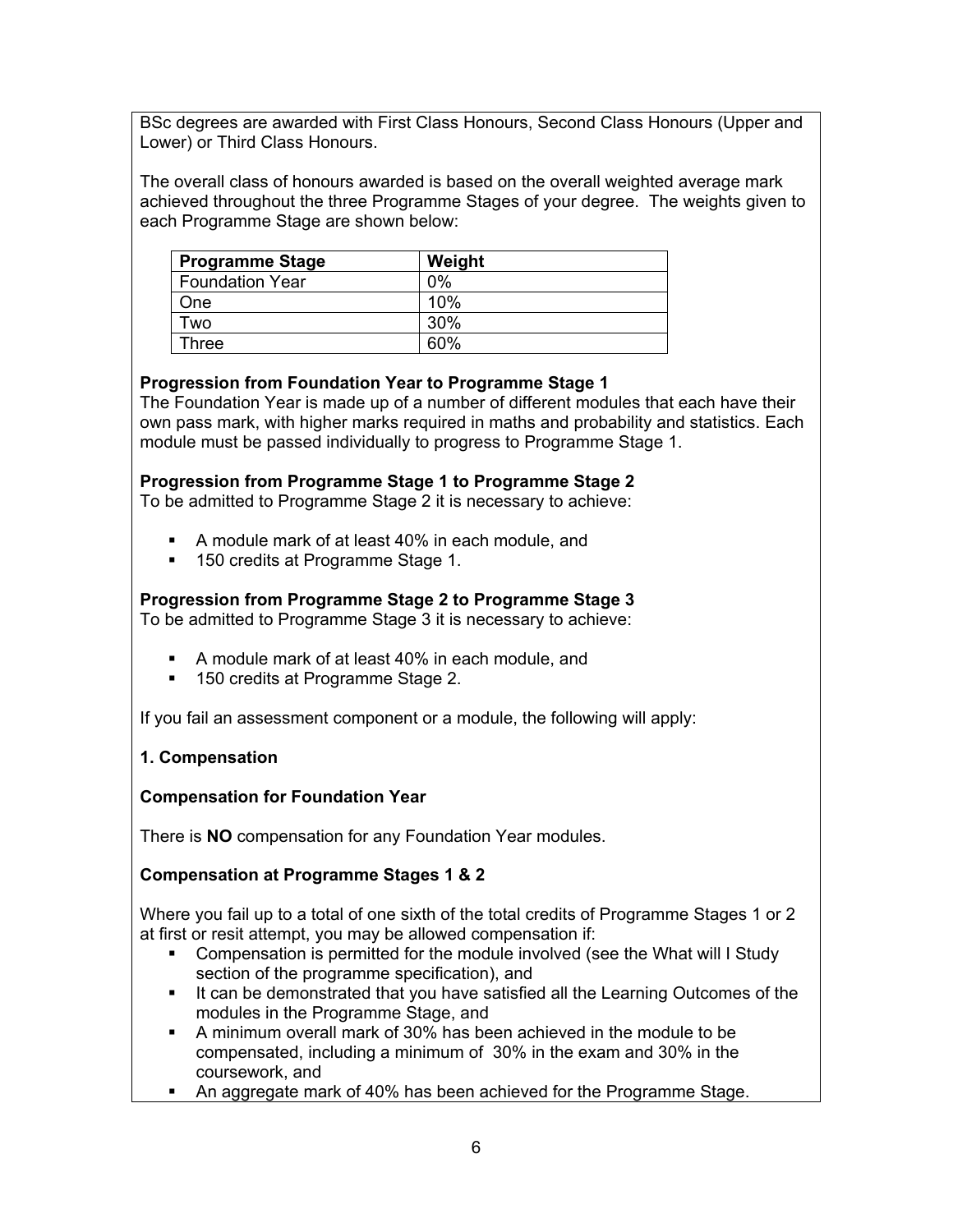# **Compensation at Programme Stage 3**

Once 90 credits have been earned, the remaining credits for Programme Stage 3 can be earned either by passing modules or through compensation provided that:

- Compensation is permitted for the module involved (see the What will I Study section of the programme specification), and
- It can be demonstrated that you have satisfied all the Learning Outcomes of the modules in the Programme Stage, and
- A minimum overall mark of 30% has been achieved in each module to be compensated, and
- An aggregate mark of 40% has been achieved for Programme Stage 3.

Where you are eligible for compensation at the first attempt, this will be applied in the first instance rather than offering a resit opportunity.

If you receive a compensated pass in a module you will be awarded the credit for that module. The original component marks will be retained in the record of marks and your original module mark will be used for the purpose of your Award calculation.

## **2. Resit**

Where you are not eligible for compensation at the first attempt, you will be offered one resit attempt.

If you are successful in the resit, you will be awarded the credit for that module. The mark for each assessment component that is subject to a resit will be capped at the pass mark for the module. This capped mark will be used in the calculation of the final module mark together with the original marks for the components that you passed at first attempt.

If you do not meet the pass requirements for a module and do not complete your resit by the date specified you will not progress to the next Programme Stage and the Assessment Board will require you to be withdrawn from the Programme.

If you fail to meet the requirements for a particular Programme Stage or the Programme, the Assessment Board will consider whether you are eligible for an Exit Award as per the table below.

If you would like to know more about the way in which assessment works at City, please see the full version of the Assessment Regulations at: [http://www.city.ac.uk/\\_\\_data/assets/word\\_doc/0003/69249/s19.doc](http://www.city.ac.uk/__data/assets/word_doc/0003/69249/s19.doc)

## **WHAT AWARD CAN I GET?**

Bachelor's Degree with Honours: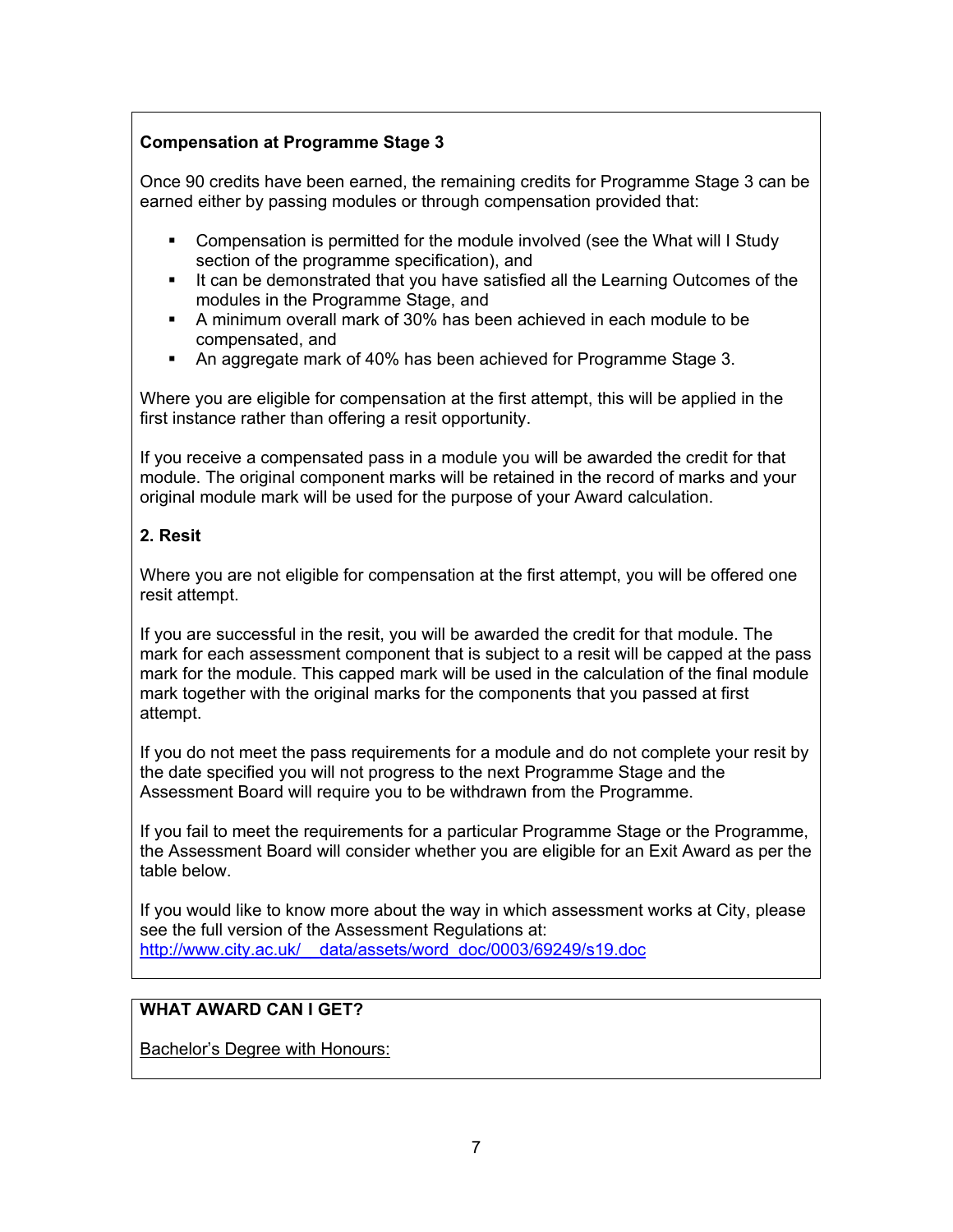| Programme $ HE$<br><b>Stage</b> | Level | <b>Credits</b> | Weighting<br>(%) | <b>Class</b>      | $\%$ |
|---------------------------------|-------|----------------|------------------|-------------------|------|
| Foundation                      | 3     | 120            |                  |                   | 70   |
| Year                            |       |                |                  |                   |      |
|                                 |       | 150            | 10               | II upper division | 60   |
| ⌒                               | 5     | 150            | 30               | II lower division | 50   |
| 3                               |       | 150            | 60               |                   | 40   |

| Class             | % required |
|-------------------|------------|
|                   | 70         |
| II upper division | 60         |
| II lower division | 50         |
| Ш                 | 40         |
|                   |            |

#### **Ordinary Degree:**

| Programme    | <b>HE</b> | <b>Credits</b> | Weighting |
|--------------|-----------|----------------|-----------|
| <b>Stage</b> | Level     |                | %)        |
| Foundation   | 3         | 120            |           |
| Year         |           |                |           |
|              |           | 150            | 10        |
| っ            | 5         | 150            | 30        |
|              |           |                |           |
| ว            |           |                |           |

**Class % required** With Distinction 70 With Merit 60 Without classification 40

Diploma of Higher Education:

| Programme $ HE$<br><b>Stage</b> | Level | <b>Credits</b> | Weighting<br>(%) | <b>Class</b>              | %  |
|---------------------------------|-------|----------------|------------------|---------------------------|----|
| Foundation<br>Year              | 3     | 120            |                  | <b>With Distinction</b>   | 70 |
|                                 |       | 150            | 35               | <b>With Merit</b>         | 60 |
| 2                               | 5     | 150            | 65               | Without<br>classification | 40 |

**Class % required** Distinction 70 ification 40

Certificate of Higher Education:

| Programme<br><b>Stage</b> | I HE<br>Level | <b>Credits</b> | Weighting<br>$\frac{9}{6}$ | <b>Class</b>              | % required |
|---------------------------|---------------|----------------|----------------------------|---------------------------|------------|
| Foundation<br>Year        | 3             | 120            | 0                          | <b>With Distinction</b>   | 70         |
|                           |               | 150            | 100                        | <b>With Merit</b>         | 60         |
|                           |               |                |                            | Without<br>classification | 40         |

## **WHAT WILL I STUDY?**

The list below shows core and indicative elective modules. The electives may be revised over time and, in some cases, will be dependent upon pre-requisite modules having been taken.

Programme Stage 0

To pass Programme Stage 0 you must have acquired 120 credits at level HE3 as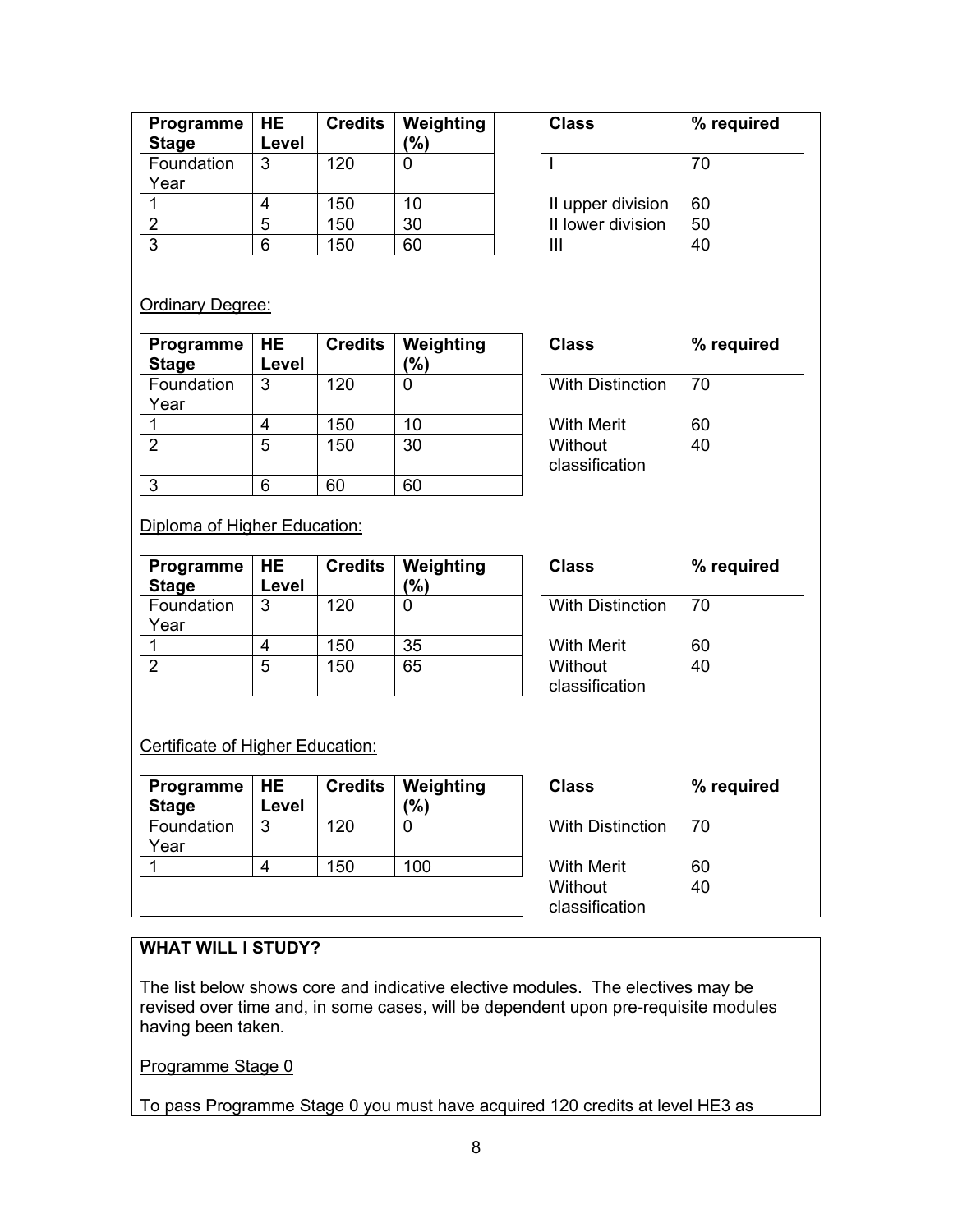specified in the programme scheme. To progress from Programme Stage 0 to Programme Stage 1 of the degree, the Foundation Year requirements must have been satisfied.

| <b>Module Title</b>                                  | <b>SITS</b><br>Code | <b>Module</b><br><b>Credits</b> | Core/<br><b>Elective</b> | Can be<br>compen-<br>sated? | Level |
|------------------------------------------------------|---------------------|---------------------------------|--------------------------|-----------------------------|-------|
| <b>Foundation Mathematics</b>                        | AS0002              | 40                              | C                        | N                           | 3     |
| Introduction to Economics                            | AS0003              | 20                              | C                        | N                           | 3     |
| Introduction to Finance and<br>Accounting            | AS0004              | 20                              | C                        | N                           | 3     |
| Introduction to Microsoft Office<br>Suite            | AS0005              | 20                              | C                        | N                           | 3     |
| Introduction to Probability and<br><b>Statistics</b> | AS0006              | 20                              | C                        | N                           | 3     |

#### Programme Stage 1

Total Programme Stage I credit value = 150 credits. Students take 8 core modules = 135 credits. Students choose 1 elective module = 15 credits.

| <b>Module Title</b>                          | <b>SITS</b><br>Code | <b>Module</b><br><b>Credits</b> | Core/<br><b>Elective</b> | Can be<br>compen-<br>sated? | Level |
|----------------------------------------------|---------------------|---------------------------------|--------------------------|-----------------------------|-------|
| <b>Financial Institutions</b>                | AF1100              | 15                              | С                        | Y                           | 4     |
| Introduction to Business Law                 | <b>BS1106</b>       | 15                              | Ć                        | Y                           | 4     |
| Introduction to Finance                      | IF1104              | 15                              | С                        | Y                           | 4     |
| Introduction to Statistics                   | IF1202              | 15                              | С                        | Y                           | 4     |
| Introductory Financial<br>Accounting         | AF1101              | 15                              | C                        | Y                           | 4     |
| <b>Introductory Management</b><br>Accounting | AF1201              | 15                              | С                        | Y                           | 4     |
| <b>Macroeconomics</b>                        | IF1203              | 15                              | С                        | Y                           | 4     |
| <b>Microeconomics</b>                        | IF1105              | 15                              | С                        | Y                           | 4     |
| <b>Professional Skills</b>                   | <b>BS1203</b>       | 15                              | C                        | Y                           | 4     |
| Introduction to Management                   | <b>BS1102</b>       | 15                              | F                        | Y                           | 4     |
| Introduction to Visual Basic                 | IF1201              | 15                              | F                        | Y                           | 4     |

Programme Stage 2

Total Programme Stage 2 credit value = 150 credits. Students take 8 core modules = 120 credits. Students choose 2 elective modules = 30 credits.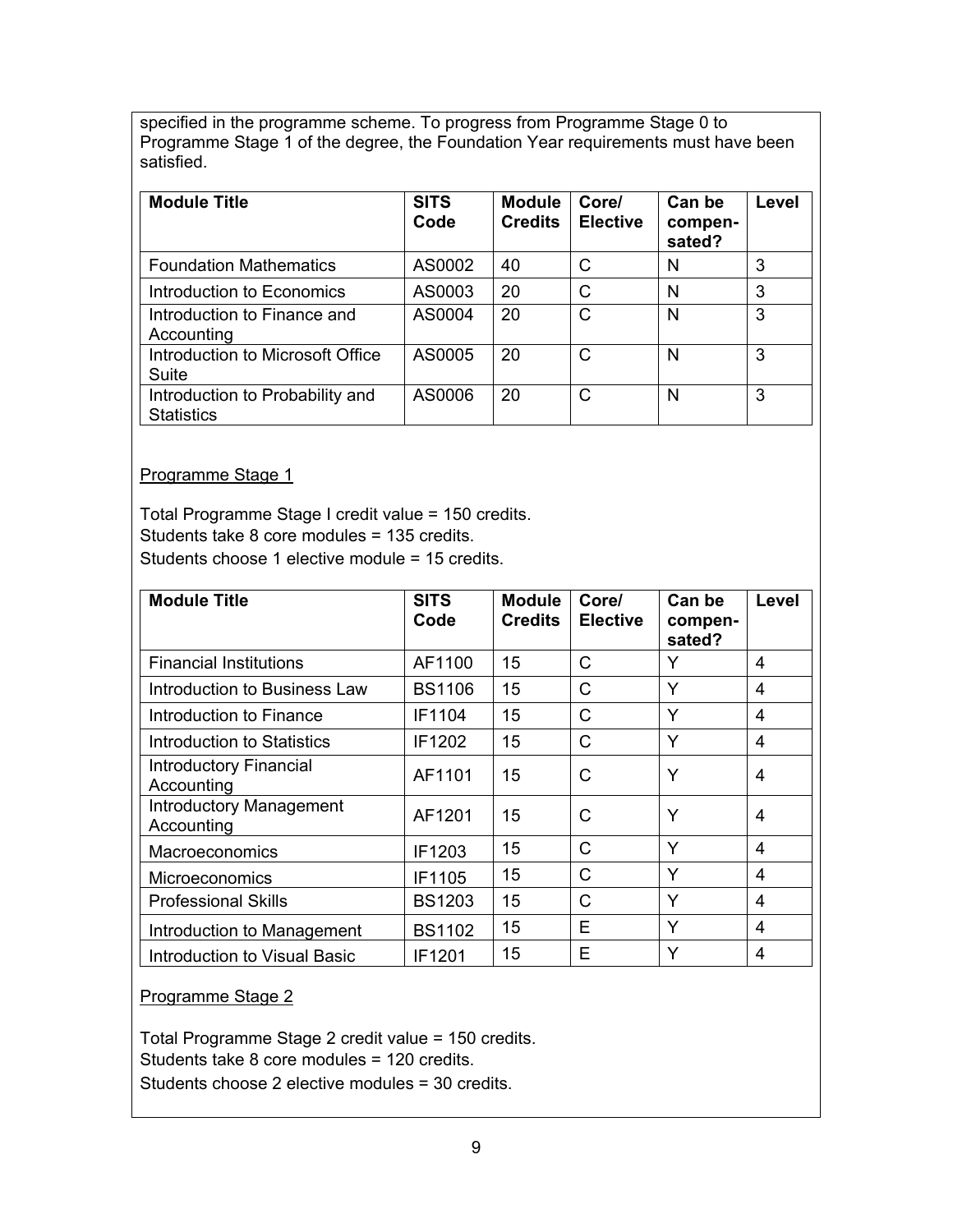| <b>Module Title</b>                          | <b>SITS</b><br>Code | <b>Module</b><br><b>Credits</b> | Core/<br><b>Elective</b> | Can be<br>compen-<br>sated? | Level |
|----------------------------------------------|---------------------|---------------------------------|--------------------------|-----------------------------|-------|
| Assurance                                    | AF2100              | 15                              | $\mathsf{C}$             | Y                           | 5     |
| Corporate Law                                | AF2204              | 15                              | Ć                        | Y                           | 5     |
| Intermediate Financial<br>Accounting 1       | AF2101              | 15                              | C                        | Y                           | 5     |
| Intermediate Financial<br>Accounting 2       | AF2203              | 15                              | C                        | Y                           | 5     |
| <b>Financial Econometrics</b>                | FR2202              | 15                              | Ć                        | Y                           | 5     |
| <b>Financial Markets</b>                     | IF2207              | 15                              | Ć                        | Y                           | 5     |
| <b>Management Accounting</b>                 | AF2102              | 15                              | Ć                        | Y                           | 5     |
| <b>Principles of Taxation</b>                | AF2202              | 15                              | C                        | Y                           | 5     |
| <b>Asset Management</b>                      | IF2210              | 15                              | E                        | Y                           | 5     |
| <b>Company Valuation</b>                     | FR2203              | 15                              | E                        | Y                           | 5     |
| Derivatives Trading & Hedging                | FR2211              | 15                              | E                        | Y                           | 5     |
| <b>Financial Analysis</b>                    | <b>BS2203</b>       | 15                              | E                        | Y                           | 5     |
| <b>Financial Economics</b>                   | AS2109              | 15                              | Е                        | Y                           | 5     |
| Portfolio Theory and Investment<br>Valuation | FR2209              | 15                              | Е                        | Y                           | 5     |
| <b>Risk Analysis and Modelling</b>           | FR2208              | 15                              | E                        | Y                           | 5     |
| Micro-Placements                             | BM2104              | 15                              | E                        | Y                           | 5     |
| Mentoring and Coaching for<br>Leadership     | MS2203              | 15                              | E                        | Y                           | 5     |

Programme Stage 3

Total Programme Stage 3 credit value = 150 credits. Students take 7 core modules = 120 credits. Students choose 2 elective modules = 30 credits.

| <b>Module Title</b>                                                    | <b>SITS</b><br>Code | <b>Module</b><br><b>Credits</b> | Core/<br><b>Elective</b> | Can be<br>compen-<br>sated? | Level |
|------------------------------------------------------------------------|---------------------|---------------------------------|--------------------------|-----------------------------|-------|
|                                                                        |                     |                                 |                          |                             |       |
| Final Year Project (structured) -<br><b>BSc Accounting and Finance</b> | AF3001              | 30                              | С                        | N                           | 6     |
| <b>Advanced Financial Accounting:</b><br><b>Theory and Practice</b>    | AF3203              | 15                              | C                        | v                           | 6     |
| <b>Audit and Assurance</b>                                             | AF3100              | 15                              | C                        | $\checkmark$                | 6     |
| Corporate Finance                                                      | <b>IF3108</b>       | 15                              | C                        | $\checkmark$                | 6     |
| <b>Corporate Restructuring</b>                                         | IF3207              | 15                              | C                        | v                           | 6     |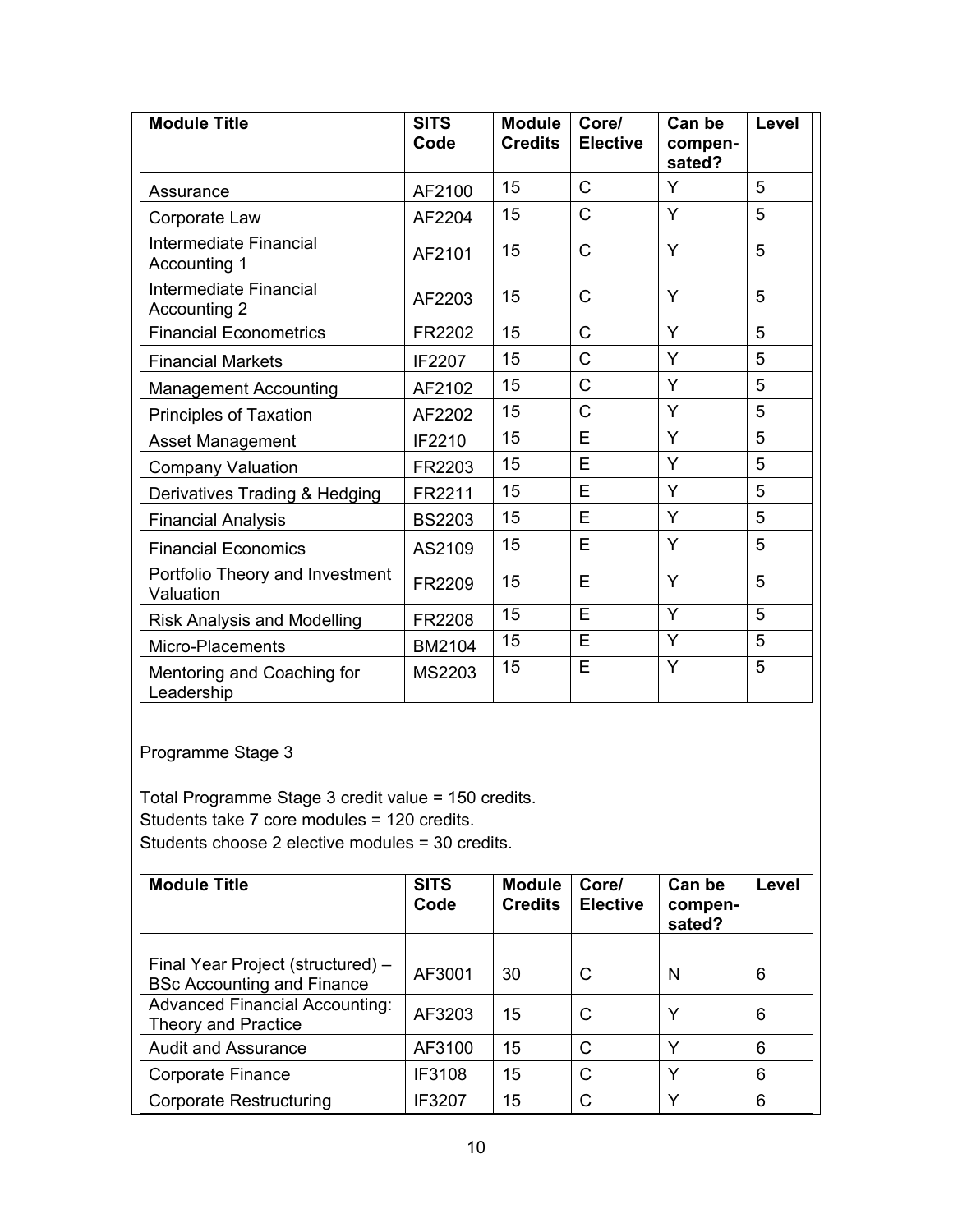| <b>Strategy for Business</b>                                       | <b>BS3100</b> | 15 | C | Y | 6 |
|--------------------------------------------------------------------|---------------|----|---|---|---|
| Taxation                                                           | AF3201        | 15 | C | Y | 6 |
| <b>Advanced Financial Economics</b>                                | AS3109        | 15 | F | Y | 6 |
| Asset-Liability Management                                         | FR3102        | 15 | Е | Y | 6 |
| Bank Strategy & Management                                         | <b>IF3104</b> | 15 | F | Y | 6 |
| <b>Business Forecasting</b>                                        | IF3103        | 15 | E | Y | 6 |
| <b>Corporate Social Responsibility</b>                             | <b>BS3214</b> | 15 | Е | Y | 6 |
| <b>Emerging Markets</b>                                            | IF3206        | 15 | Е | Y | 6 |
| <b>Equity Investment Management</b>                                | FR3201        | 15 | E | Y | 6 |
| <b>Financial Forecasting</b>                                       | IF3202        | 15 | F | Y | 6 |
| <b>Fixed Income Portfolio</b><br>Management                        | FR3100        | 15 | E | Y | 6 |
| <b>International Financial</b><br>Management                       | <b>BS3200</b> | 15 | F | Y | 6 |
| <b>Statistical Reasoning,</b><br><b>Communication &amp; Ethics</b> | AS3208        | 15 | Е | Y | 6 |
| <b>Technical Analysis</b>                                          | FR3110        | 15 | Е | Y | 6 |
| Micro-Placements                                                   | <b>BM3107</b> | 15 | E | Y | 6 |

This list of electives is an indication of the range of modules that can be on offer and is subject to change due to circumstances such as: enhancing or updating the quality and content of educational provision; responding to student feedback; academic staffing changes; the number of students in each programme; a lack of student demand for certain modules; or factors beyond the institution's reasonable control, such as meeting the latest requirements of a commissioning or accrediting body. For these reasons, not all the electives listed will be offered every year. New (additional or replacement) modules may also be added for these reasons.

The list of electives offered in a given year will be confirmed by  $1<sup>st</sup>$  September.

Certain electives may be pre-requisites for other electives you may wish to take later in the programme. Full details can be found in the individual Module Specifications and will be updated annually in your Course Handbook.

In view of the importance of foreign language skills and employability, you also have the opportunity to study extra-curricular (non-credit bearing) language courses in Arabic, French, German, Mandarin, Russian and Spanish.

## **TO WHAT KIND OF CAREER MIGHT I GO ON?**

As a graduate of this course, you will be well-placed to enter a career in accountancy, or in other areas of finance and financial markets.

If you would like more information on the Careers support available at City, please go to: [http://www.city.ac.uk/careers/for-students-and-recent-graduates.](http://www.city.ac.uk/careers/for-students-and-recent-graduates)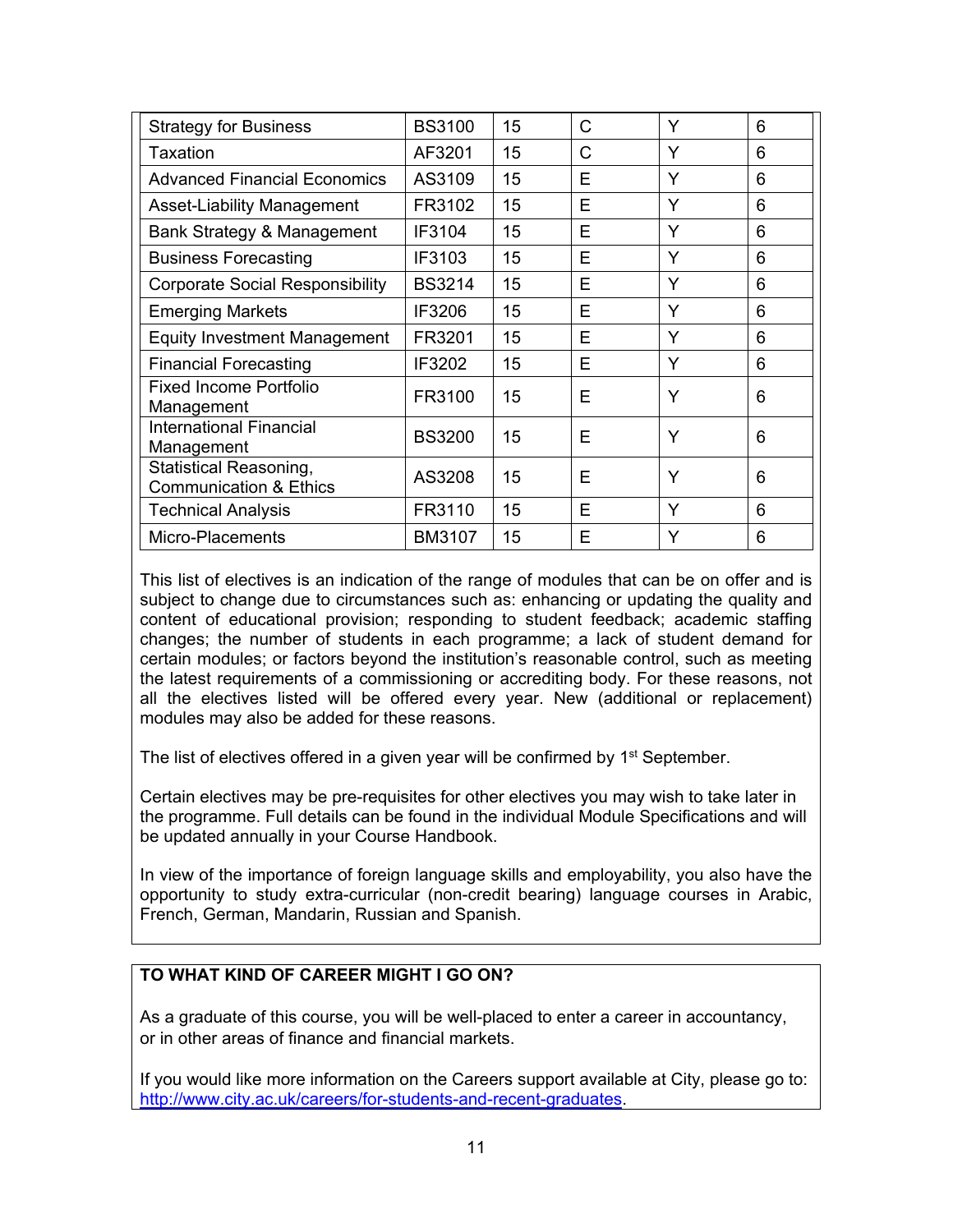# **WHAT STUDY ABROAD OPTIONS ARE AVAILABLE?**

If you opt to apply for a sandwich year abroad and are accepted you will study at one of our overseas partner universities in between Years 2 & 3. You will be required to pass all Programme Stage 2 assessments at the first attempt.

Studying abroad enables you to improve your language skills, develop future business contacts and provides you with an international outlook on business.

Please note that a replacement second year abroad is not an option for this degree, due to ICAEW exemptions.

# **WHAT PLACEMENT OPPORTUNITIES ARE AVAILABLE?**

Professional Work Placement Option

Programme Details: The Professional Work Placement programme is a recognised part of your degree, which is endorsed on your final degree certificate. It is undertaken during your 3rd year, giving you the opportunity to add a valuable additional year to your degree working for a professional organisation, either in the UK or abroad. You will then return to Bayes, after your Placement, to complete your final year.

The aims of the Professional Work Placement go beyond work experience. You will spend a period of 9 – 12 months within a professional working environment taking on real responsibilities whilst receiving a competitive salary. This option is intended to give you practical experience which can be related to the knowledge gained at University and is greatly valued by graduate employers. You also get the opportunity to explore the industry you would like to enter after graduation. You will develop key personal, transferable and professional skills, along with the added possibility of securing a graduate position on completing your placement.

Eligibility: You are required to pass all of your Year 2 assessments at the first attempt. However, students not meeting this requirement will be considered on a case by case basis.

Summer Internships:

Taken at the end of your  $2<sup>nd</sup>$  Year for a period of 4 – 12 weeks, this is a great opportunity to gain vocationally relevant work experience within a professional organisation. On completion of your internship you will receive a 'Certificate of Professional Experience'

**Eligibility:** No requirements

## **WILL I GET ANY PROFESSIONAL RECOGNITION?**

**Accrediting Body:** Association of Chartered Certified Accountants (ACCA)

<http://www.accaglobal.com/uk/en.html>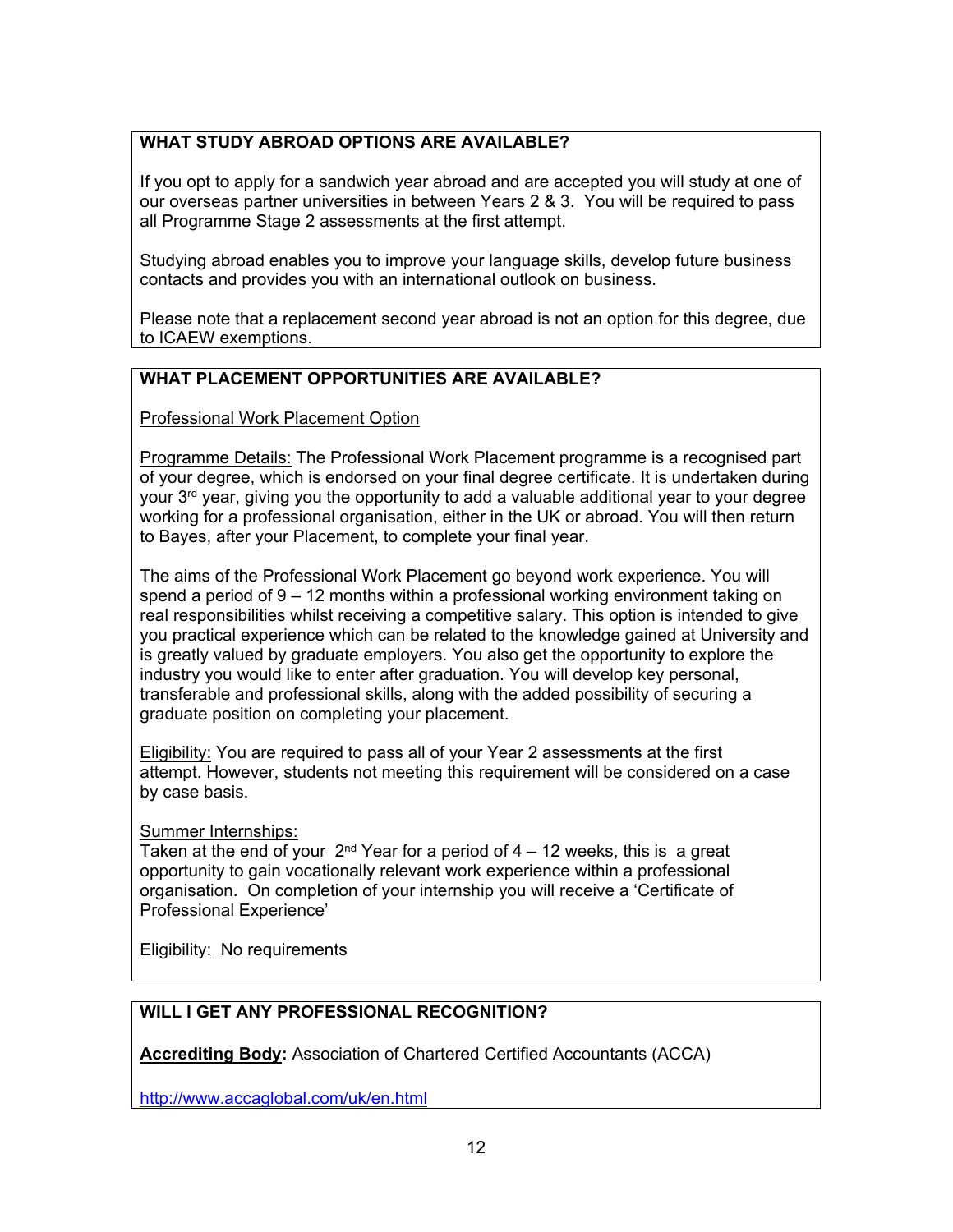# **Nature of Accreditation**

Specific Bayes papers give exemptions for specific ACCA papers at the Fundamentals level.

**Accrediting Body:** Certified Practising Accountants (CPA) Australia

<https://www.cpaaustralia.com.au/>

#### **Nature of Accreditation**

Specific Bayes papers give exemptions from specific CPA Australia papers at Foundation level**.**

**Accrediting Body:** Chartered Institute of Management Accountants (CIMA)

<http://www.cimaglobal.com/>

#### **Nature of Accreditation**

Specific Bayes papers give exemptions for specific CIMA papers at Certificate, Operational and Management levels.

**Accrediting Body:** Chartered Institute of Public Finance and Accountancy (CIPFA)

<https://www.cipfa.org/>

#### **Nature of Accreditation**

Specific Bayes papers give exemptions for specific CIPFA papers at Professional Certificate and Professional Diploma levels.

**Accrediting Body:** Chartered Insurance Institute (CII)

<http://www.cii.co.uk/>

## **Nature of Accreditation**

Upon completion of the degree students will receive a significant number of credits towards the Advanced Diploma in Insurance (290 required for completion) and up to 30 credits to be used towards the Diploma/Advanced Diploma in Financial Planning (credits awarded are dependent on modules chosen).

**Accrediting Body:** Institute of Chartered Accountants of England and Wales (ICAEW)

<https://www.icaew.com/>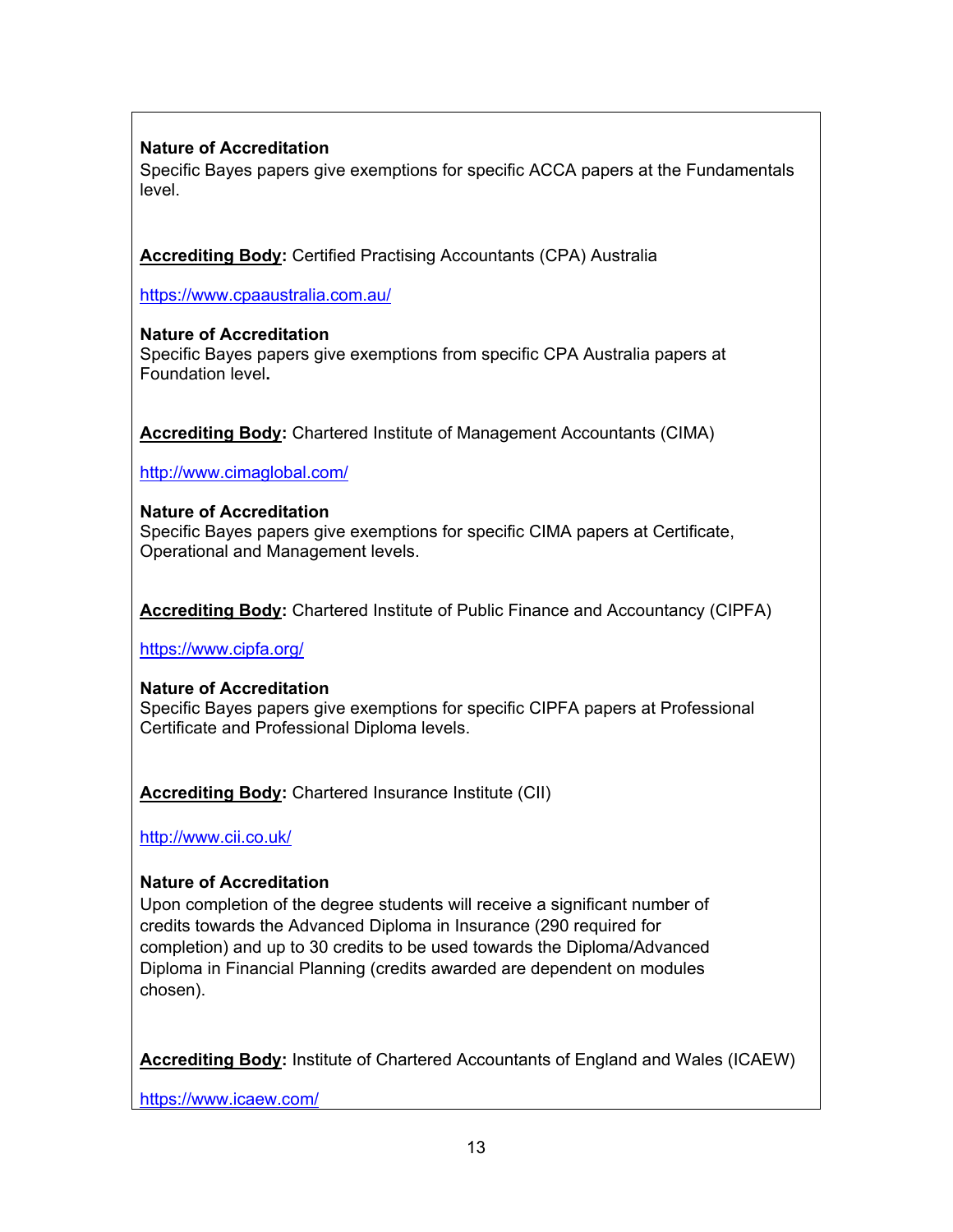## **Nature of Accreditation**

Students will study towards the Professional Stage of the ACA qualification and will receive exemptions for the following ICAEW modules:

KNOWLEDGE MODULES (6 out of 6) Business & Finance\* Management Information **Accounting** Law Assurance Principles of Taxation

\*Business & Finance will be awarded if at least a 2:1 degree is achieved.

APPLICATION MODULES (2 out of 6) Business Strategy Financial Management

Exemption from professional examinations for ACA - 50% minimum pass mark required for all modules.

**Accrediting Body:** Institute of Chartered Accountants of Scotland (ICAS)

<https://www.icas.com/>

#### **Nature of Accreditation**

Specific Bayes papers give exemptions for specific ICAS papers at the Test of Competence level.

Please note that recognition of prior learning awards can change at any time in response to qualification framework changes. Any changes will be communicated to you as soon as they are confirmed.

## **HOW DO I ENTER THE PROGRAMME?**

The Foundation Year is designed as an entry route for students who were unable to obtain the required A Level grades. Each application is treated on its own merit, but a minimum requirement is the equivalent of BBB at A level, including Mathematics.

For students whose first language is not English, evidence of English language proficiency is required.

IELTS: 6.5 with a minimum of 6 in any unit.

Pearson Academic English: 58 overall with a minimum of 50 in any component

Version: 5.1